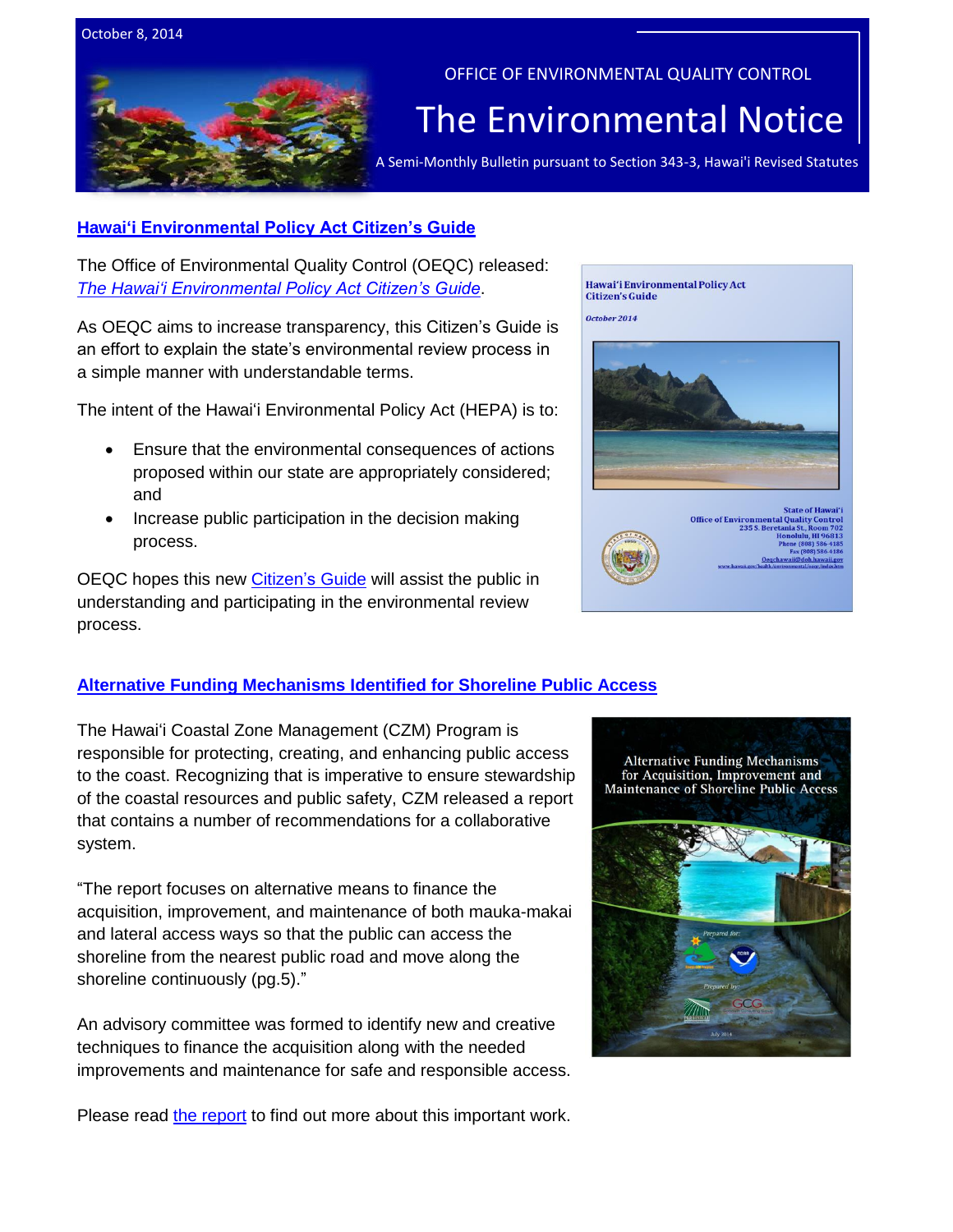## **FRONT PAGE**

[Hawai'i Environmental Policy Act Citizen's Guide](http://oeqc.doh.hawaii.gov/Shared%20Documents/Preparation_of_Hawaii_Environmental_Policy_Act_Documents/2014%20HEPA%20Citizen%27s%20Guide.pdf) [Alternative Funding Mechanisms Identified for Shoreline Public Access](http://files.hawaii.gov/dbedt/op/czm/initiative/Public_Access/2014_AlternativeFundingMechanismsForShorelinePublicAccess_FinalReport.pdf)

## **HAWAI'I (HRS 343)**

| O'AHU (HRS 343)                        |  |
|----------------------------------------|--|
|                                        |  |
|                                        |  |
|                                        |  |
|                                        |  |
|                                        |  |
| <b>FEDERAL NOTICES</b>                 |  |
| <b>COASTAL ZONE MANAGEMENT NOTICES</b> |  |
| <b>SHORELINE NOTICES</b>               |  |
|                                        |  |





Neil Abercrombie, Governor · Jessica Wooley, Director · Office of Environmental Quality Control · 235 South Beretania Street, Suite 702 · Honolulu, Hawaiʻi 96813 · Tel: 586-4185 · Fax: 586-4186 · Email: <u>oeqchawaii@doh.hawaii.gov</u> Website:<http://health.hawaii.gov/oeqc/>

Toll Free: Kauaʻi 274-3141, ext. 64185 · Maui 984-2400, ext. 64185 · Molokaʻi/Lānaʻi 1-800-468-4644, ext. 64185 · Hawaiʻi 974-4000, ext. 64185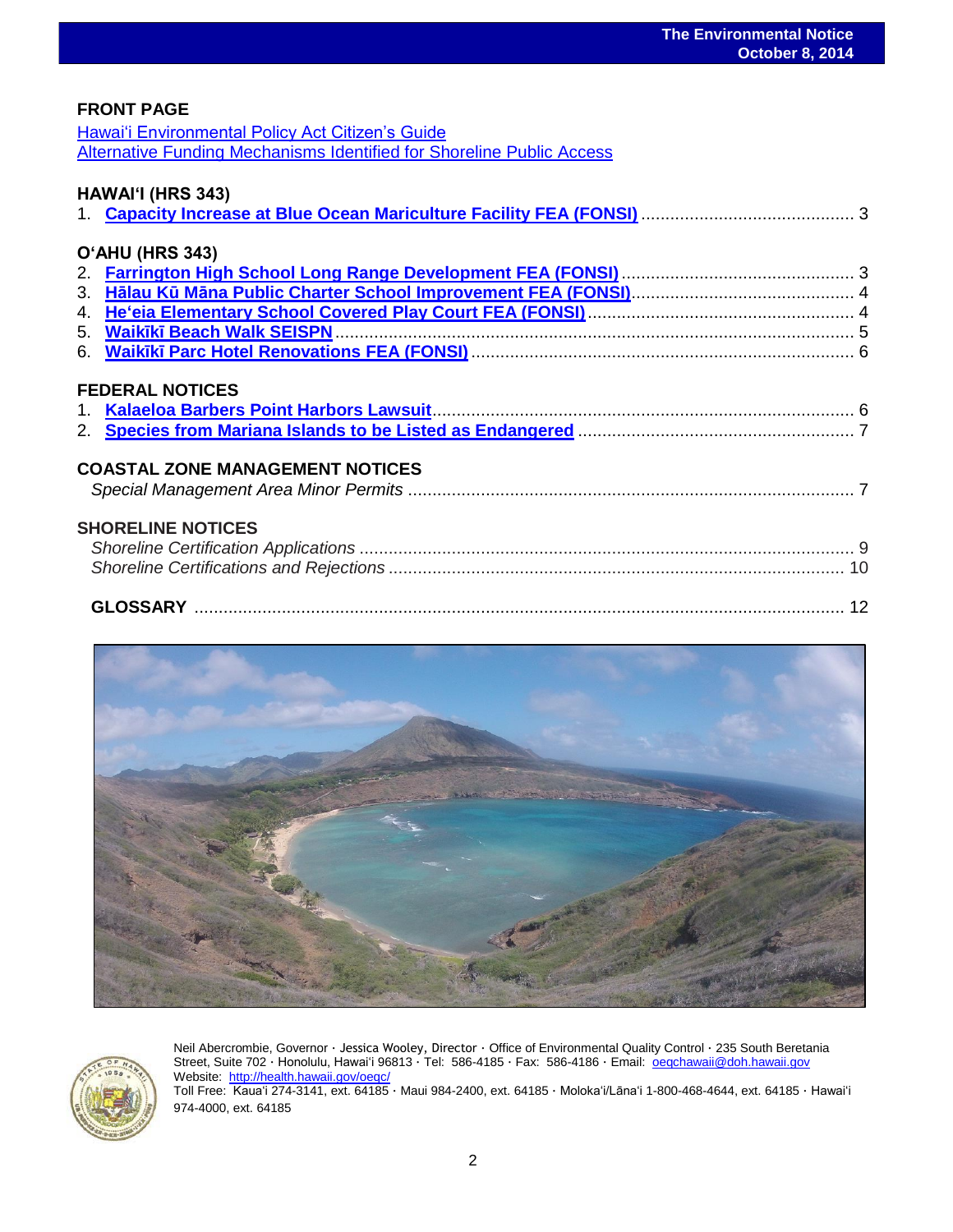# HAWAI**'I** (HRS 343)

## 1. **[Capacity Increase at Blue Ocean Mariculture Facility FEA \(FONSI\)](http://oeqc.doh.hawaii.gov/Shared%20Documents/EA_and_EIS_Online_Library/Hawaii/2010s/2014-10-08-HA-5E-FEA-Capacity-Increase-at-Blue-Ocean-Mariculture-Facility.pdf)**

| Island:           | Hawai'i                                             |
|-------------------|-----------------------------------------------------|
| <b>District:</b>  | North Kona                                          |
| TMK:              | makai of $(3)$ 7-4-043:000, (submerged lands)       |
| <b>Permits:</b>   | <b>DLNR Conservation District Use Permit;</b>       |
|                   | Army Corps of Engineers §10 Permit                  |
| <b>Applicant:</b> | Blue Ocean Mariculture LLC, 74-429 Kealakehe        |
|                   | Parkway, Kailua-Kona, Hawai'i 96740.                |
|                   | Contact: Jennica Lowell, 808-557-2233,              |
|                   | jennica.lowell@bofish.com                           |
| <b>Approving</b>  |                                                     |
| Agency:           | Department of Land and Natural Resources, Office of |
|                   | Conservation and Coastal Lands, PO Box 621,         |
|                   | Honolulu, Hawai'i 96809.                            |
|                   | Contact: Michael Cain, 808-587-0048                 |
| <b>Status:</b>    | Finding of No Significant Impact Determination.     |



North Shore Wahiawā

Nanākuli Waipahu Kapolei

O'Ahu

aianae

Kahalu'u

Honolulu

Blue Ocean proposes to expand the production capacity of their existing mariculture facility by increasing the maximum growing volume from 24,000 m3 to 64,000 m3, increasing the number of allowable pens from five to eight, and increasing the maximum size of individual pens from 7000 m3 to 8000 m3, and the use of marine-grade copper alloy mesh netting material. The proposal will require a small modification to the existing mooring grid.

The existing permit allows for the cultivation of kāhala (almaco jack, *Seriola rivoliana* and amberjack, *S. dumerili*), moi (Pacific threadfin, *Polydactylus sexifilis*), mahi mahi (*Coryphaena hippurus*) and ulua (giant trevally, *Caranx ignobilis*). The only species currently cultured in the ocean pens is *S. rivoliana*. No expansion of the lease area is being proposed, and no change in the types of net pens is being proposed.

The applicant states that the extensive monitoring they have conducted over the past eight years of water quality and benthic parameters has indicated that the facility has had no significant environmental impact. Per the tests that the applicant has conducted on water quality parameters and benthic parameters, the proposed action is well within the nutrient assimilation capacities of the local water column and benthos.

## 2. **[Farrington High School Long Range Development FEA \(FONSI\)](http://oeqc.doh.hawaii.gov/Shared%20Documents/EA_and_EIS_Online_Library/Oahu/2010s/2014-10-08-OA-5B-FEA-Farrington-HS-Long-Range-Development.pdf)**

| <b>District:</b><br>Honolulu<br>(1) 1-6-021:005 and (1) 1-6-003:047, 048, 082, 083,<br>TMK:<br>and 999<br>Chapter 6E, State Historic Preservation Law, National<br><b>Permits:</b><br>Pollutant Discharge Elimination System, Building<br>Permit, Grading/Trenching Permit, Zoning Waiver,<br>Sewer Connection Application, Street Usage Permit<br><b>Proposing/Determination</b><br>Department of Education, Facilities Development<br>Agency:<br>Branch, P.O. Box 2360, Honolulu, Hawai'i 96804.<br>Contact: Jonathan Weintraub, (808) 586-0439<br><b>Consultant:</b><br><b>Wilson Okamoto Corporation</b><br>1907 S. Beretania Street, Suite 400, Honolulu, Hawai'i 96826<br>Contact: Milton Arakawa, (808) 946-2277<br>Finding of No Significant Impact Determination.<br><b>Status:</b> | Island: | Oʻahu |    |
|----------------------------------------------------------------------------------------------------------------------------------------------------------------------------------------------------------------------------------------------------------------------------------------------------------------------------------------------------------------------------------------------------------------------------------------------------------------------------------------------------------------------------------------------------------------------------------------------------------------------------------------------------------------------------------------------------------------------------------------------------------------------------------------------|---------|-------|----|
|                                                                                                                                                                                                                                                                                                                                                                                                                                                                                                                                                                                                                                                                                                                                                                                              |         |       |    |
|                                                                                                                                                                                                                                                                                                                                                                                                                                                                                                                                                                                                                                                                                                                                                                                              |         |       |    |
|                                                                                                                                                                                                                                                                                                                                                                                                                                                                                                                                                                                                                                                                                                                                                                                              |         |       | W. |
|                                                                                                                                                                                                                                                                                                                                                                                                                                                                                                                                                                                                                                                                                                                                                                                              |         |       |    |
|                                                                                                                                                                                                                                                                                                                                                                                                                                                                                                                                                                                                                                                                                                                                                                                              |         |       |    |
|                                                                                                                                                                                                                                                                                                                                                                                                                                                                                                                                                                                                                                                                                                                                                                                              |         |       |    |
|                                                                                                                                                                                                                                                                                                                                                                                                                                                                                                                                                                                                                                                                                                                                                                                              |         |       |    |

3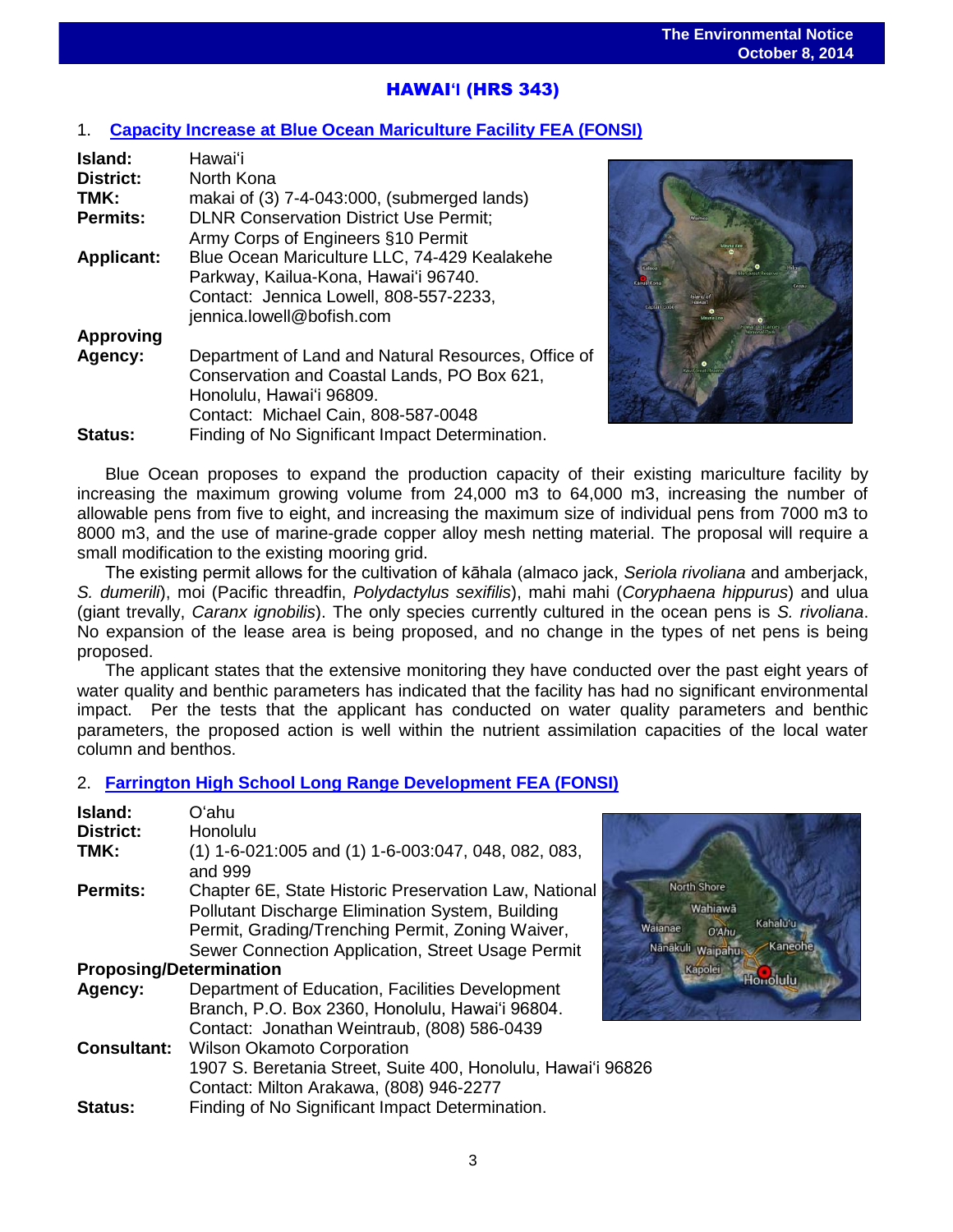### **The Environmental Notice October 8, 2014**

 The proposed action pertains to the implementation of the master plan which provides a roadmap for the campus' future physical development over a 9 phase 15 year time frame. Many of the existing facilities are aging, outdated, overused, and in poor condition. The master plan takes a broad look at solving inadequate facilities of aging schools by renovating and reconfiguring campus buildings creating a flexible suite of classrooms and adjoining open spaces. The intent is to advance 21st Century Learning by implementing the concepts of "college and career readiness" and smaller learning communities. The master plan retains significant buildings and landmarks along North King Street, including Building "A" which was designed by noted Territorial architect C.W. Dickey. Slightly higher buildings are proposed near the mauka portion of campus. The amphitheater, which is encircled by Building "A" will be enhanced by an adjacent new Student Quad area. A new track and field, gymnasium, swimming pool and tennis courts would be located on the Diamond Head half of the campus. The master plan includes enhancing of pedestrian pathways, activating open spaces through seating, shading, and passive recreational opportunities, and beautifying campus edges and entries.

## 3. **Hālau Kū [Māna Public Charter School Improvement FEA \(FONSI\)](http://oeqc.doh.hawaii.gov/Shared%20Documents/EA_and_EIS_Online_Library/Oahu/2010s/2014-10-08-OA-5E-FEA-Halau-Ku-Mana-Public-Charter-School-Improvements.pdf)**

| Island:            | Oʻahu                                                                                |                              |
|--------------------|--------------------------------------------------------------------------------------|------------------------------|
| <b>District:</b>   | Honolulu                                                                             |                              |
| TMK:               | $(1)$ 2-5-019:008 (portion); (1) 2-5-020:003;                                        |                              |
|                    | (1) 2-5-020:004; (1) 2-5-020:005 (portion);                                          |                              |
|                    | (1) 2-5-020:008 (portion)                                                            | North Shore                  |
| <b>Permits:</b>    | Wastewater Permit; Grubbing, Grading and                                             | Wahiawā                      |
|                    | <b>Stockpiling Permit; Building Permits; NPDES</b>                                   | Kahalu'u<br>Walanae<br>O'Ahu |
| <b>Applicant:</b>  | Mana Maoli, c/o Hālau Kū Māna,                                                       | Kaneohe<br>Nanakuli Waipahu  |
|                    | 2101 Makiki Heights Dr, Honolulu, Hawai'i 96822                                      | Kapolei<br>Honolulu          |
|                    | Contact: Mahina Duarte (808) 945-1600                                                |                              |
| <b>Approving</b>   |                                                                                      |                              |
| Agency:            | Department of Land and Natural Resources,                                            |                              |
|                    | Board of Land and Natural Resources                                                  |                              |
|                    | 1151 Punchbowl St., Honolulu, Hawai'i 96813                                          |                              |
|                    | Contact: Stephen Soares; (808) 587-0505; Fax: (808) 587-0311                         |                              |
| <b>Consultant:</b> | PBR Hawaii & Associates, Inc. 1001 Bishop Street, Suite 650, Honolulu, Hawai'i 96813 |                              |
|                    | Contact: Catie Cullison; (808) 521-5631; Fax (808) 523-1402                          |                              |
| <b>Status:</b>     | Finding of No Significant Impact Determination.                                      |                              |

Hālau Kū Māna Public Charter School will utilize State lands to construct improvements to existing facilities at the school. The school is comprised mainly of ten portable classroom and administrative and support trailers, a 40-foot by 50-foot canopy tent, parking areas and landscaping. This arrangement was appropriate when the school first located at the site, but no longer fits the needs of the student body. The primary purpose for the Hālau Kū Māna Public Charter School Improvements is to provide adequate educational facilities for the existing student population and establish compliance with environmental requirements for new and existing facilities. The improvements will include the renovation of existing structures, installation of a permanent wastewater system, and addition of new classroom facilities.

## 4. **He'eia [Elementary School Covered](http://oeqc.doh.hawaii.gov/Shared%20Documents/EA_and_EIS_Online_Library/Oahu/2010s/2014-10-08-OA-5B-FEA-Heeia-Elementary-School-Covered-Play-Court.pdf) Play Court FEA (FONSI)**

| Island:         | Oʻahu                                                |
|-----------------|------------------------------------------------------|
| District:       | Ko'olaupoko                                          |
| TMK:            | $(1)$ 4-6-031: 020                                   |
| <b>Permits:</b> | Variance from Pollution Controls (Noise Permit),     |
|                 | Grubbing, Grading, and Stockpiling, Building Permit, |
|                 | Certificate of Occupancy, Waiver (Building Height)   |

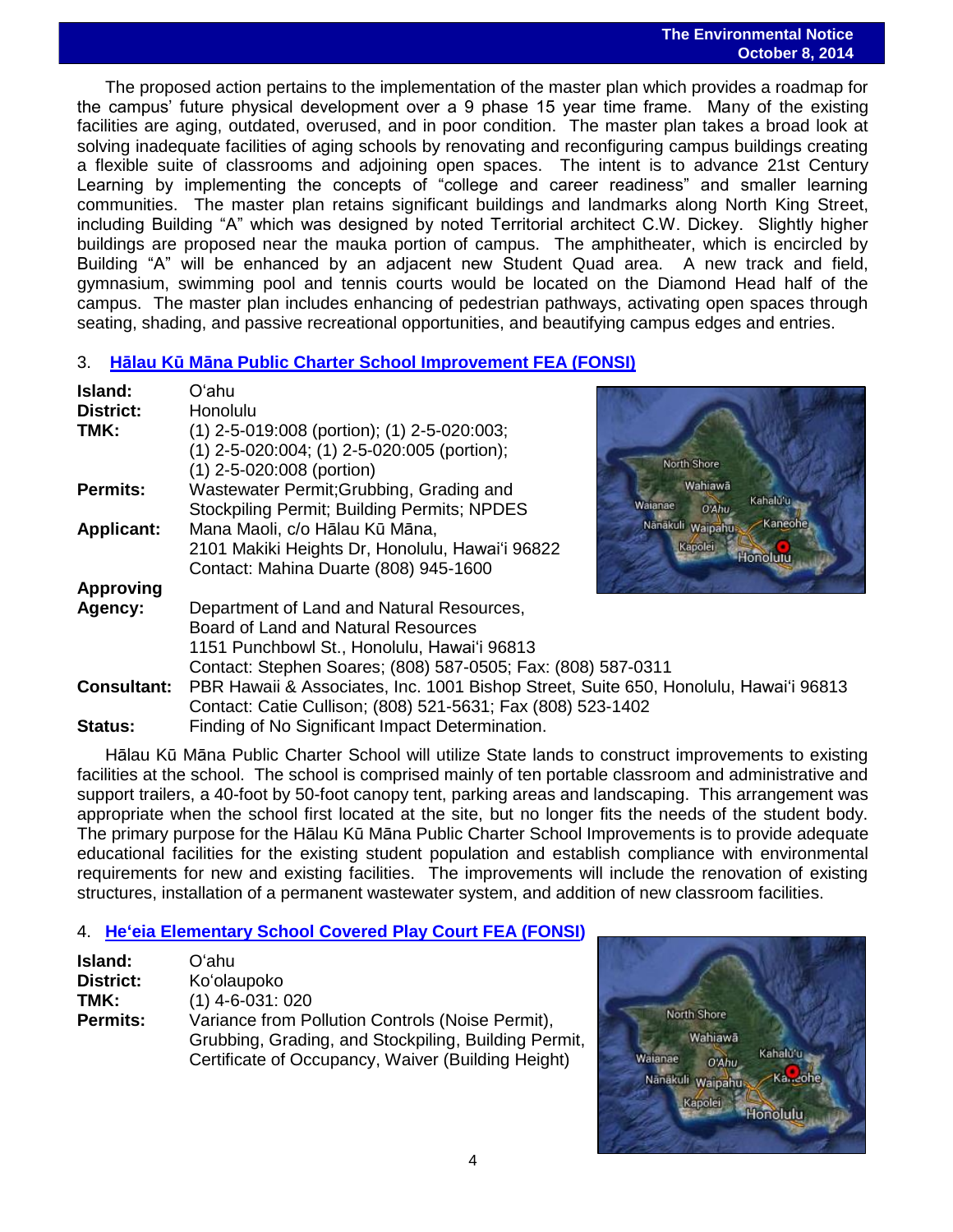### **The Environmental Notice October 8, 2014**

## **Proposing/Determination**

**Agency:** Department of Education, Facilities Development Branch, 1151 Punchbowl Street, Room 501, Honolulu, Hawai'i 96813. Contact: Dean Mizumura, (808) 586-0457 **Consultant:** Gerald Park Urban Planner, 95-595 Kaname'e Street No. 324, Mililani, Hawaii 96789. (808) 625-9626 **Status:** Finding of No Significant Impact Determination.

The Department of Education proposes to construct a covered play court at He'eia Elementary School. The project will provide a covered facility where students can engage in outdoor play with minimal exposure to potential accidents caused by inclement weather. The structure also will serve as a covered, multi-purpose center for school activities and functions protected from frequent rain events.

The single-story structure will be located in an open area on the south side of the school grounds adjacent to an existing uncovered play court. The approximately 8,125 square foot structure will provide one regulation basketball court, one regulation volleyball court, four half-court basketball courts, and two side volleyball courts. The cost of the project is estimated at \$2.0 million. Construction is projected to commence in spring 2015 and completed by spring 2016.

## 5. **Waikῑkῑ [Beach Walk SEISPN](http://oeqc.doh.hawaii.gov/Shared%20Documents/EA_and_EIS_Online_Library/Oahu/2010s/2014-10-08-OA-5E-SEISPN-Waikiki-Beach-Walk.pdf)**

| Island:<br><b>District:</b> | Oʻahu<br>Honolulu                                                                                                                                                                                                                                                              |                                                                                                       |  |  |
|-----------------------------|--------------------------------------------------------------------------------------------------------------------------------------------------------------------------------------------------------------------------------------------------------------------------------|-------------------------------------------------------------------------------------------------------|--|--|
| TMK:                        | $(1)$ 2-6-002:014, 027;<br>$(1)$ 2-6-003:001, 030, 056, 060, 061; 2-6-004:010                                                                                                                                                                                                  | <b>North Shore</b>                                                                                    |  |  |
| <b>Permits:</b>             | Special Management Area Use Permit (Major),<br>Shoreline Setback Variance, Planned Development-<br>Resort Permit Major Modification, Zoning Variance,<br>Waikīkī Special District (Major), Various Site,<br>Grading, Building and Infrastructure Approvals for<br>Construction | Wahiawa<br>Kahalu'u<br>Walanae<br>O'Ahu<br>Nanákuli Waipahu<br>'Kaneohe<br>Kapolei<br><b>Honolulu</b> |  |  |
| <b>Applicant:</b>           | Outrigger Enterprises, Inc., 2375 Kuhio Avenue,<br>Honolulu, Hawai'i 96815<br>Contact: Edward Case, (808) 921-6600                                                                                                                                                             |                                                                                                       |  |  |
| <b>Approving</b>            |                                                                                                                                                                                                                                                                                |                                                                                                       |  |  |
| Agency:                     | Department of Planning and Permitting, City and County of Honolulu, 650 S. King Street,<br>7 <sup>th</sup> Floor, Honolulu, Hawai'i 96813. Contact: Elizabeth Krueger, (808) 768-8017                                                                                          |                                                                                                       |  |  |
| <b>Consultant:</b>          | Group 70 International, Inc., 925 Bethel Street, 5 <sup>th</sup> Floor Honolulu, Hawai'i 96813.<br>Contact: Christine Ruotola, (808) 523-5866                                                                                                                                  |                                                                                                       |  |  |
| Status:                     | Statutory 30-day public review and comment period starts; comments are due by<br>November 7, 2014. Please send comments to the approving agency, applicant, and<br>consultant                                                                                                  |                                                                                                       |  |  |

Outrigger is undertaking a revitalization of its Outrigger Reef Waikīkī Beach Resort (Outrigger Reef) located in Waikīkī O'ahu, Hawai'i. Envisioned in the revitalization of the Outrigger Reef is a new 350foot high hotel tower along the mauka, Kalia Road edge of the property, providing the first new beachfront hotel rooms in Waikīkī in 30 years. The redesign will bring a new conferencing center to support small to medium size meetings, including the corporate and incentive meeting market. Completing the transformation will be the demolition of the five-story Diamond Head tower and dated pool deck, which will be replaced with a resort pool, dining, and lounging area. The revitalization of the Outrigger Reef will be the capstone of Waikīkī Beach Walk, from Kalakaua Avenue to the sands of Waikīkī Beach. Implementation of the proposed project improvements will update and expand Outrigger's offering of shopping, dining, entertainment, and hospitality options. The SIES will evaluate construction and operational impacts on natural environmental, archaeological, and cultural resources; utility, infrastructure, roadway, and traffic conditions; and projected socio-economic benefits and costs.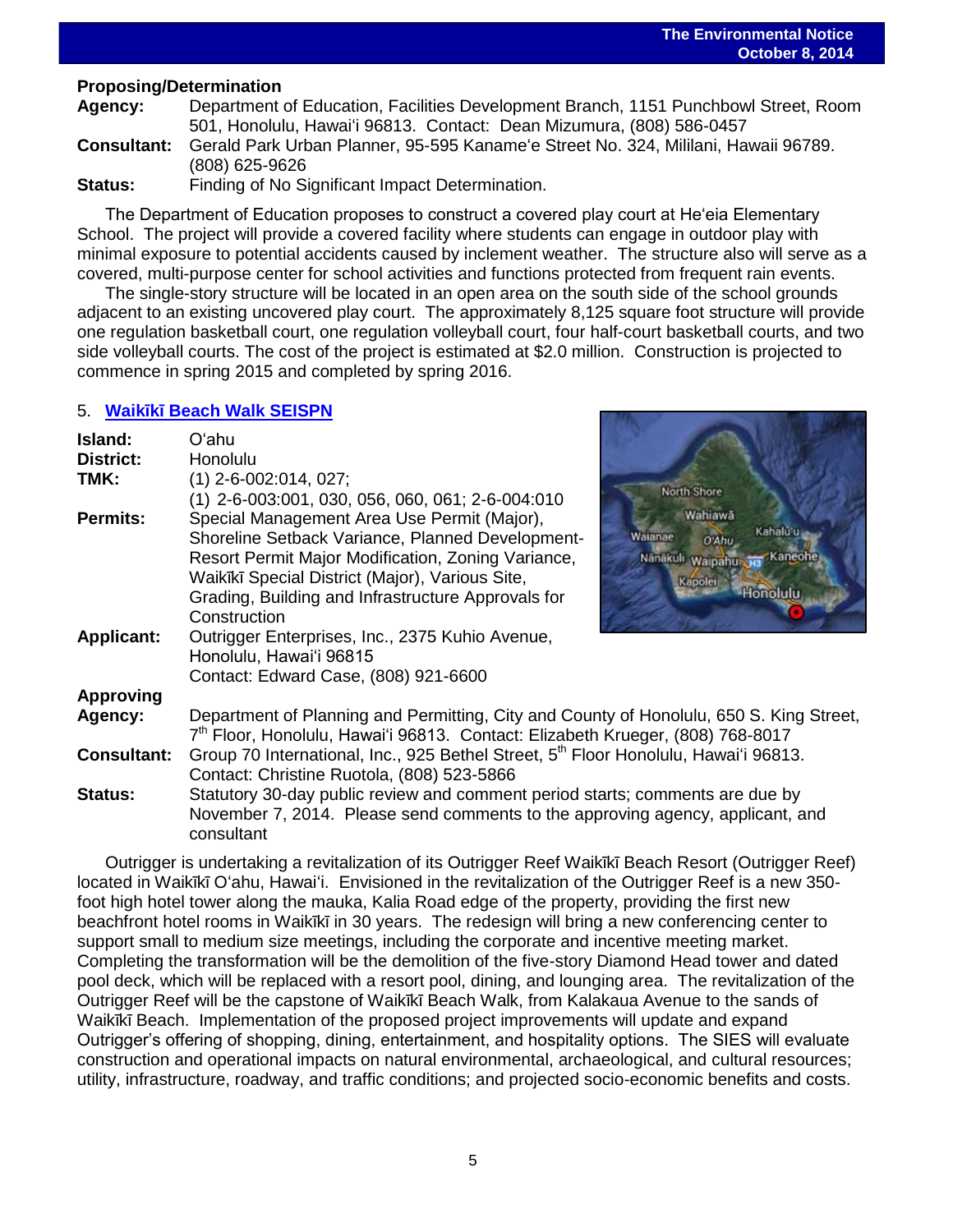### **The Environmental Notice October 8, 2014**

## 6. **Waikῑkῑ [Parc Hotel Renovations Project FEA \(FONSI\)](http://oeqc.doh.hawaii.gov/Shared%20Documents/EA_and_EIS_Online_Library/Oahu/2010s/2014-10-08-OA-5E-FEA-Waikiki_Parc-Hotel-Renovation-Project.pdf)**

| Island:<br><b>District:</b> | Oʻahu<br>Waikīkī                                                                                                                                                                            |                                                                               |
|-----------------------------|---------------------------------------------------------------------------------------------------------------------------------------------------------------------------------------------|-------------------------------------------------------------------------------|
| TMK:                        | $(1)$ 2-6-002: 011, 012, and 013                                                                                                                                                            |                                                                               |
| <b>Permits:</b>             | Special Management Area Use Permit, Variance,<br>Waikīkī Special District Permit, Zoning Adjustment for<br>a Sign Master Plan, and Building Permit                                          | North Shore<br>Wahiawā<br>Kahalu'u                                            |
| <b>Applicant:</b>           | Halekulani Corporation, 2222 Kalakaua Avenue,<br>Suite 900, Honolulu, Hawai'i 96815<br>Contact: Peter Shaindlin, (808) 526-1186                                                             | Walanae<br>O'Ahu<br>Kaneohe<br>Nanakuli Waipahu<br>Kapolei<br><b>Honolulu</b> |
| <b>Approving Agency:</b>    |                                                                                                                                                                                             |                                                                               |
|                             | City and County of Honolulu, Department of Planning<br>and Permitting, 650 South King Street, 7 <sup>th</sup> Floor,<br>Honolulu, Hawai'i 96813,<br>Contact: Malynne Simeon, (808) 768-8023 |                                                                               |
| <b>Consultant:</b>          | Kusao & Kurahashi, Inc., 2752 Woodlawn Drive, Suite 5-217, Honolulu, Hawai'i 96822<br>Contact: Keith Kurahashi, (808) 988-2231                                                              |                                                                               |
|                             |                                                                                                                                                                                             |                                                                               |



**Status:** Finding of No Significant Impact Determination. A Finding of No Significant Impact (FONSI) has been issued for the proposed renovation work at Parc Hotel. The proposed work includes providing streetscape enhancements, including landscaping, special roadway paving, and improvements at pedestrian hotel entrances, drop off along Kalia Road and porte cochere on Helumoa Road; renovating ground floor lobby, restrooms, and back-of-house facilities; renovating the 8<sup>th</sup> floor pool deck including existing pool, new pool, landscaped wind screen, furniture, and existing pool bar; renovate  $8<sup>th</sup>$  floor by removing guest rooms and providing new kitchen, dining room, fitness center, and hospitality room; renovating the  $8<sup>th</sup>$  floor outdoor gathering area with landscaped wind screens, retractable roof awning, and create a garden with furniture; consolidating the existing 297 rooms into all one-bedroom and two-bedroom rooms (reducing unit count to 126 rooms); providing new roof top open-air terrace and extending one elevator and stairs to roof top; providing façade improvement to the face of the parking garage and enhancing existing architectural treatment

such as post and beam articulation, trellises and canopy extensions; and replacing exterior glazing of building façade and change out all hand rails and guard rails. The reduction in units will result in a reduction on infrastructure requirements and traffic. A Zoning Variance will allow an awning to encroach into the front yard and street setback on Kalia Road and landscape improvements in the City's right-ofway. The proposed work would have no indirect, secondary, or cumulative impacts to any environmental resource areas. A FONSI has been issued.

## FEDERAL NOTICES

## 1. **Kalaeloa Barbers Point Harbors Lawsuit** - September 24, 2014

On September 18, 2014, the Department of Justice lodged a proposed Consent Decree within the lawsuit entitled United States et al. v. Hawaii Department of Transportation, Civil Case. No. 14-00408 (D. Hi.). The United States alleges that the Hawaii Department of Transportation (``Defendant''), failed to comply of the Hawaii National Pollutant Discharge Elimination System (``NPDES'') in municipal storm water discharges at Honolulu and Kalaeloa Barbers Point Harbors. The complaint further alleges that Defendant violated an administrative order issued by EPA in 2009 requiring correction of deficiencies in the harbors' storm water management plans. The proposed Consent Decree requires the Hawaii Dept. Of Transportation to implement a comprehensive storm water management plan and pay a civil penalty of \$1.2 million. All comments must be submitted via email at [pubcomment-ees.enrd@usdoj.gov](mailto:pubcomment-ees.enrd@usdoj.gov) by **October 24, 2014**.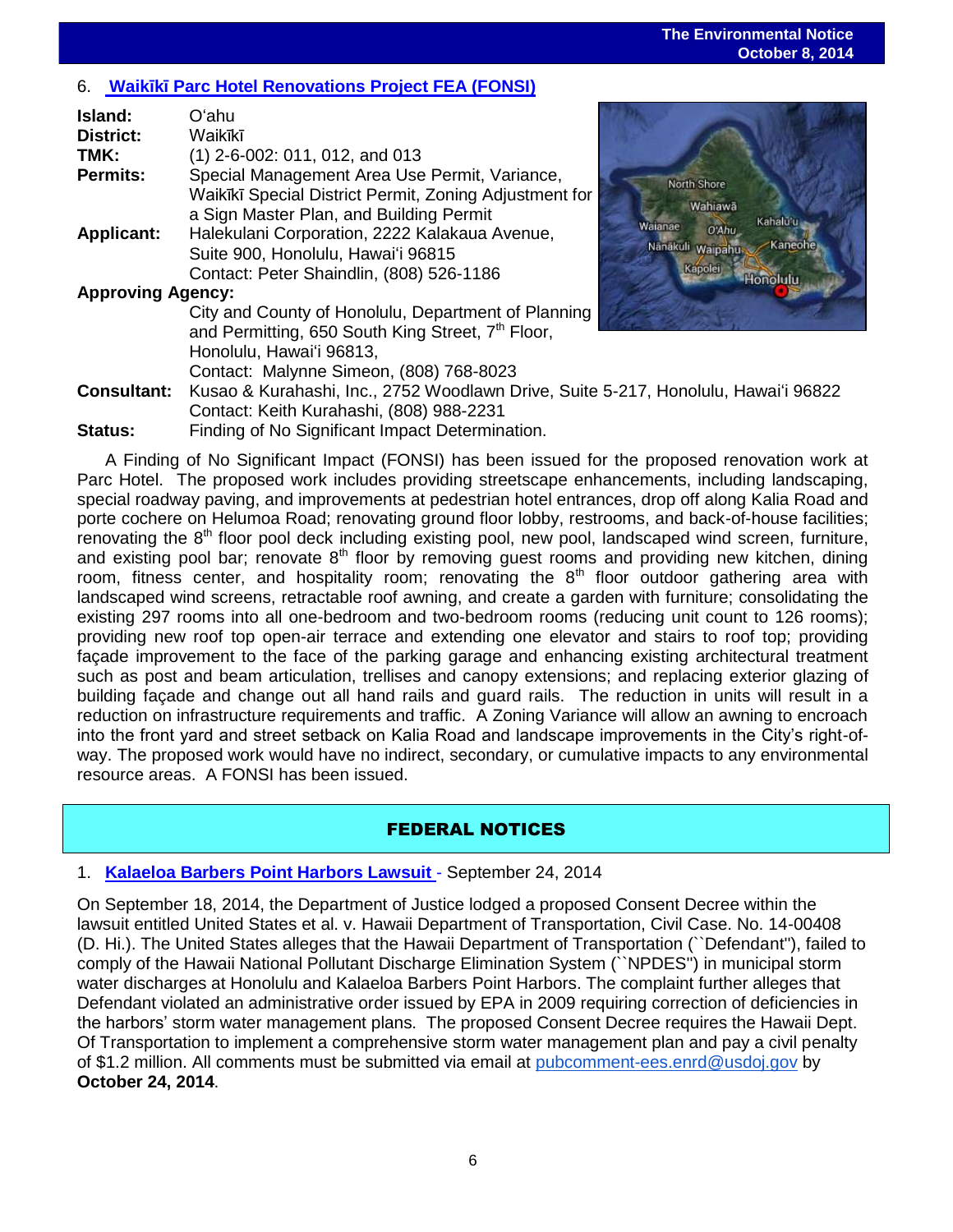## 2. **[Species from Mariana Islands to be Listed as Endangered](http://www.gpo.gov/fdsys/pkg/FR-2014-10-01/pdf/2014-22776.pdf)** - October 1, 2014

The U.S. Fish and Wildlife Service proposes to list 21 plant and animal species from the Mariana Islands (the U.S. Territory of Guam and the U.S. Commonwealth of the Northern Mariana Islands) as "endangered" species under the Endangered Species Act (ESA). It has also been proposed to list two plant species from these same areas as "threatened". If implemented, this regulation would raise public awareness of the importance of these species, as well as provide them with additional protection under the ESA. The public is encouraged to comment before **December 1, 2014**.

Comments may be submitted online at [http://www.regulations.gov.](http://www.regulations.gov/) In the Search box, enter FWS-R1- ES-2014-0038, which is the docket number for this rulemaking. Then, in the Search panel on the left side of the screen, under the Document Type heading, click on the Proposed Rules link to locate this document.

**Contact**: Loyal Mehrhoff, Field Supervisor, Pacific Islands Fish and Wildlife Office; (808) 792-9400.

## **COASTAL ZONE MANAGEMENT NOTICES**

## **Special Management Area (SMA) Minor Permits**

The SMA Minor permits below have been approved (HRS 205A-30). For more information, contact the county/state Planning Department. Honolulu (768-8014); Hawaiʻi (East HI 961-8288, West HI 323-4770); Kauaʻi (241-4050); Maui (270-7735); Kakaʻako or Kalaeloa Community Development District (587-2841).

| <b>Location (TMK)</b>                          | <b>Description (File No.)</b>                                                     | <b>Applicant/Agent</b>                                            |
|------------------------------------------------|-----------------------------------------------------------------------------------|-------------------------------------------------------------------|
| Hawai'i: Ka'u (9-5-016: 006 and 030)           | Removal of Non-Native Vegetation from Kāwā<br>Estuary (SMM 14-309)                | Hawai'i Wildlife Fund                                             |
| Hawai'i: North Kona (7-5-006: 019)             | Construction of Second Single-Family Dwelling<br>(SMM 14-310)                     | Harry and Sandy McDonald                                          |
| Hawai'i: North Kona (7-8-010: 035)             | Cell on Wheels and Related Improvements<br>(SMM 14-311)                           | Cellco Partnership dba Verizon<br>Wireless                        |
| Hawai'i: Puna (1-3-008: 034)                   | Subdivision of One Lot into Two Lots (SMM 14-<br>295)                             | County of Hawai'i                                                 |
| Hawai'i: Puna (1-5-010: 023, 024, 042 and 043) | Consolidation of Four Parcels and<br>Resubdivision into Four Parcels (SMM 14-313) | David C. Bangert, Clifford B.<br>Caldwell & Ann Oliverio-Caldwell |
| Hawai'i: South Hilo (2-1-003: 001)             | Construct a New Pavilion at Lili'uokalani<br>Gardens (SMM 14-312)                 | County of Hawai'i, Department of<br>Parks and Recreation          |
| Kaua'i: Hanalei (5-4-004: 054)                 | Farm Stand (SMA(M)-2014-22)                                                       | Ed Ben-Dor                                                        |
| Kaua'i: Kapaa (4-3-009: 003)                   | Landscaping on Shoreline Property (SMA(M)-<br>2015-01)                            | Yandell Molz, LLC                                                 |
| Kaua'i: Poipu (2-8-027: 029)                   | After-the-Fact Deck Addition (SMA(M)-2015-07)                                     | Arthur M. Saunders                                                |
| Kaua'i: Poipu (2-8-027: 030)                   | After-the-Fact Deck Addition (SMA(M)-2015-08)                                     | <b>RD Lee Holdings</b>                                            |
| Kaua'i: Poipu (2-8-027: 031)                   | After-the-Fact Deck Addition (SMA(M)-2015-09) RD Lee Holdings                     |                                                                   |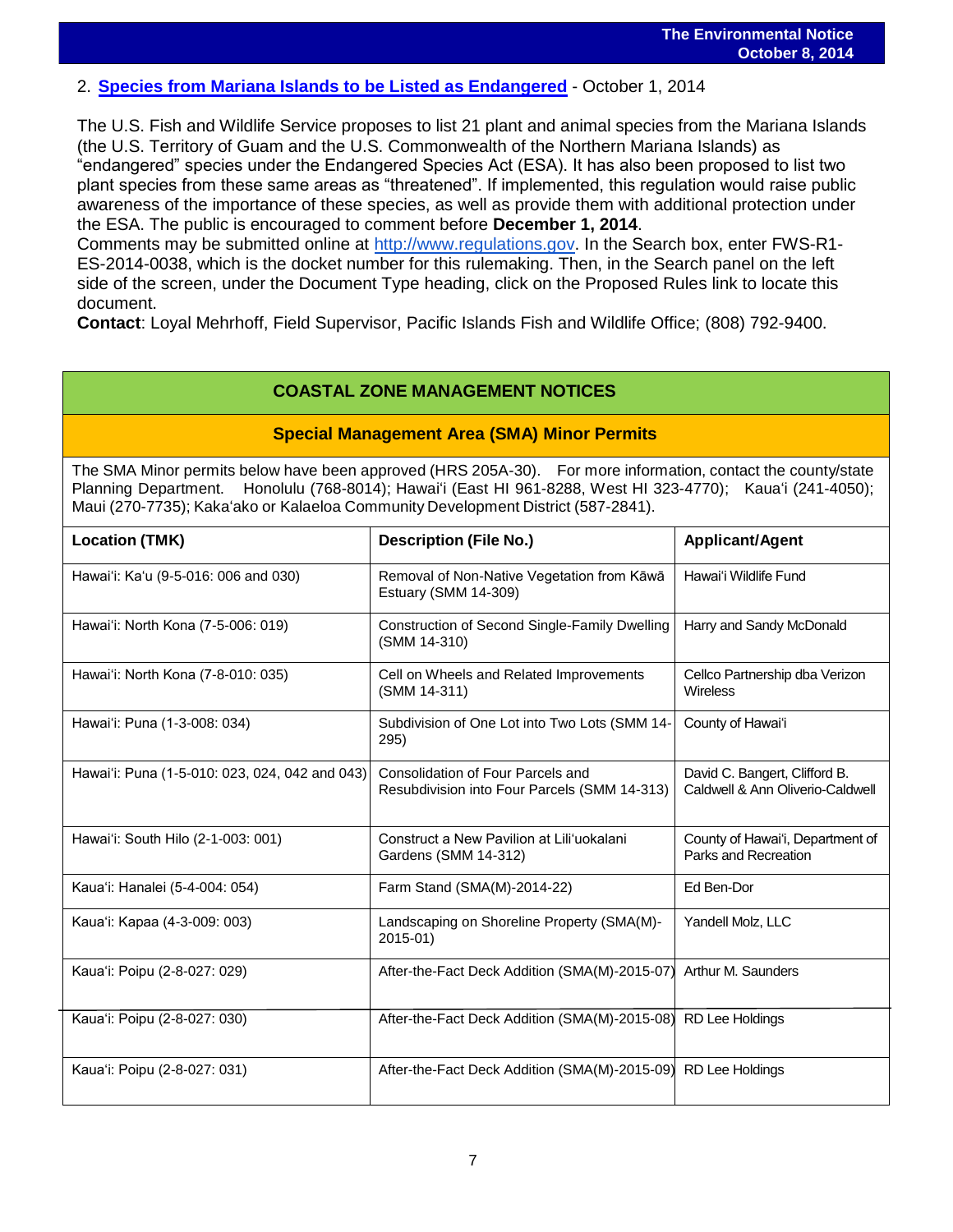|                                      |                                                                                                              | <b>The Environmental Notice</b><br><b>October 8, 2014</b> |
|--------------------------------------|--------------------------------------------------------------------------------------------------------------|-----------------------------------------------------------|
| Kaua'i: Poipu (2-8-027: 032)         | Ground Mount Photovoltaic System (SMA(M)-<br>2015-10)                                                        | <b>RD Lee Holdings</b>                                    |
| Kaua'i: Princeville (5-4-004: 039)   | After-the-Fact Improvements Involving<br>Placement of Boulders and Pre-fabricated<br>Cabana (SMA(M)-2015-04) | <b>Brian Hover</b>                                        |
| Kaua'i: Princeville (5-4-013: 031)   | Swimming Pool and Associated Landscaping<br>$(SMA(M)-2015-12)$                                               | Thomas May                                                |
| Kaua'i: Wailua (4-1-003: 013)        | After-the-Fact Dust Fencing (SMA(M)-2015-02)                                                                 | Coco Palms Hui, LLC                                       |
| Maui: (2-2-002: 072)                 | Electric Vehicle Charging Stations (SM2<br>20140104)                                                         | <b>HNU-Energy</b>                                         |
| Maui: Hana (1-4-004: 034)            | Install New Leach Field (SM2 20140097)                                                                       | County of Maui, Department of<br>Parks and Recreation     |
| Maui: Kaanapali Beach (4-4-008: 002) | Site Utilities, Parking Improvements (SM2<br>20140099)                                                       | Sharon Wright, MWA, Inc.                                  |
| Maui: Kahana (4-3-005: 029)          | Replace Chain Link with Rock Wall (SM2<br>20140107)                                                          | Kahana Village                                            |
| Maui: Kahului (3-8-007: 040)         | Utility Installation Site #2 (SM2 20140105)                                                                  | Jared Chang                                               |
| Maui: Kahului (3-8-079: 012)         | Replace Two Ground Signs (SM2 20140112)                                                                      | Peterson Sign Company                                     |
| Maui: Kahului (3-8-079: 012)         | New Walk-in Freezer (Exterior) (SM2<br>20140113)                                                             | R Charles Vowell Chuck                                    |
| Maui: Kauhale Makai (3-9-001: 075)   | Installation of Sewer Manhole (SM2 20140096)                                                                 | Michelle Cockett                                          |
| Maui: Kihei (3-9-001: 044)           | Ground Sign (SM2 20140110)                                                                                   | Aloha Property Management                                 |
| Maui: Kihei (3-9-008: 017)           | Exterior Renovations / Rebranding (SM2<br>20140004)                                                          | McDonalds of Hawai'i                                      |
| Maui: Kihei (3-9-008: 028)           | Commercial Addition (SM2 20140111)                                                                           | Tessmer, Jean                                             |
| Maui: Kihei (3-9-012: 013)           | Air Conditioner Replacement (SM2 20140102)                                                                   | Andrew Petersen                                           |
| Maui: Kuau (2-5-005: 021)            | Kuau Substation Improvements (SM2<br>20140103)                                                               | Maui Electric Co., LTD                                    |
| Maui: Lahaina (4-3-010: 011)         | New Antenna and Equipment (SM2 20140101)                                                                     | Verizon Wireless                                          |
| Maui: Lahaina (4-4-008: 019)         | Installation of Two Trellises (SM2 20140108)                                                                 | Westin Maui LLC                                           |
| Maui: Lahaina (4-6-005: 009)         | Pool Deck Addition / Alteration - Spa (SM2<br>20140109)                                                      | Peter Jacobsen                                            |
| Maui: Molokai (5-3-001: 065)         | Soil Boring and Groundwater Testing (SM6<br>20140005)                                                        | Chevron EMC, Karl Bewley                                  |
| Maui: Paia (2-6-008: 007)            | CMU Retaining Wall (SM2 20140098)                                                                            | Naniloa Revoc Trust                                       |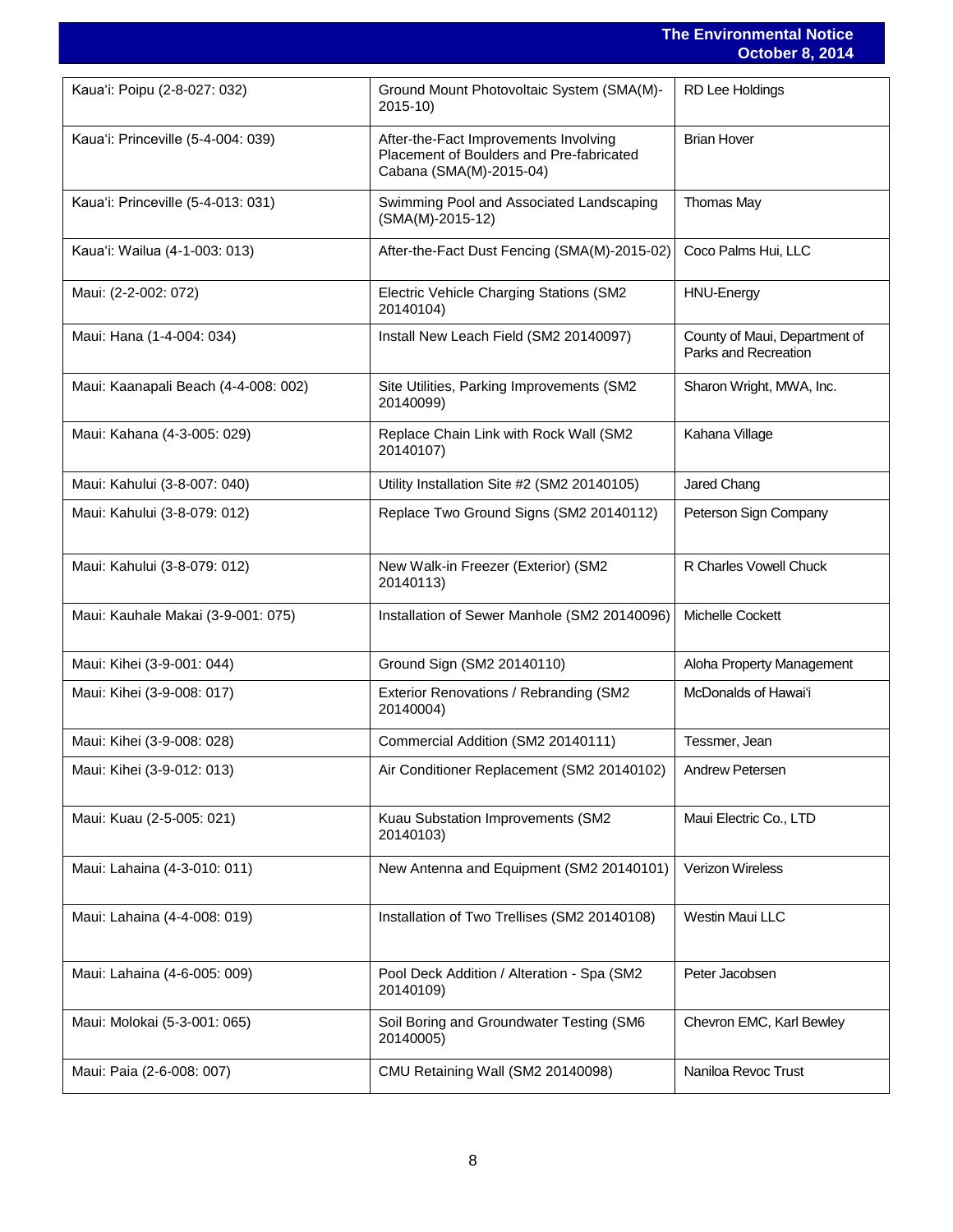|                                                     |                                                                        | <b>The Environmental Notice</b><br><b>October 8, 2014</b>         |
|-----------------------------------------------------|------------------------------------------------------------------------|-------------------------------------------------------------------|
| Maui: Paia (3-8-002: 023)                           | Schettewi Ohana and Storage Building (SM2<br>20140106)                 | Jeffrey A. Lundahl                                                |
| Maui: Wailea (2-1-008: 105)                         | Yoga Deck (SM2 20140114)                                               | Eric S Taniguchi                                                  |
| Maui: Wailuku (3-2-015: 041)                        | Main Dwelling (SM2 20140100)                                           | Tanno, Michelle Angel                                             |
| O'ahu: Diamond Head (3-1-042: 039)                  | Diamond Head Baseyard - New Structure<br>(2014/SMA-35)                 | State of Hawai'i Department of<br>Education / Robert Freeburg     |
| O'ahu: Kailua (4-3-005: Portions of 068 and<br>070) | Utility Installation Type A: AT&T Lanikai<br>(2014/SMA-31)             | New Cingular Wireless PCS, LLC /<br>Alii Wireless Specialist, LLC |
| O'ahu: Kapolei (9-1-026: 048)                       | Soil Stockpiling and Dust Barrier (2014/SMA-<br>28)                    | R.H.S. Lee, Inc / Hida, Okamoto &<br>Associates, Inc.             |
| O'ahu: Koolauloa (5-7-001: 029)                     | Addition to Existing Maintenance Building<br>(2014/SMA-37)             | TN Design Associate (Tim<br>Newberry)                             |
| O'ahu: Kuliouou (3-8-002: 005 and 006)              | McMillan Residence - Two-Story Single-Family<br>Dwelling (2014/SMA-44) | Heidi Malia K. Wong / Mathew<br>M.F. Lum                          |
| O'ahu: Moanalua (1-1-072: 034)                      | Island Movers Liquid Propane Gas Tank<br>(2014/SMA-41)                 | Hawai'i Gas                                                       |
| O'ahu: Waipahu (9-4-001: 029)                       | Waipahu Intermediate School - Drainage<br>Improvements (2014/SMA-49)   | State of Hawai'i, Department of<br>Education / SEY Engineers      |

## SHORELINE NOTICES

## **Shoreline Certification Applications**

The shoreline certification applications below are available for review at the DLNR Offices on Kauai, Hawaii, Maui, and Honolulu, 1151 Punchbowl Street, Room 220 (HRS 205A-42 and HAR 13-222-12). All comments shall be submitted in writing to the State Land Surveyor, 1151 Punchbowl Street, Room 210, Honolulu, HI 96813 and postmarked no later than 15 calendar days from the date of the public notice of the application. For more information, call Ian Hirokawa at 587-0420.

| File No. | <b>Proposed/Rejected</b> | Location                                                                                                                                                                                                                                                                                                                                                                              | <b>Applicant/Owner</b>                | <b>TMK</b>  |
|----------|--------------------------|---------------------------------------------------------------------------------------------------------------------------------------------------------------------------------------------------------------------------------------------------------------------------------------------------------------------------------------------------------------------------------------|---------------------------------------|-------------|
| HA-491   | 8/28/14                  | Portions of Lot 1 as shown on Map 1 of Ld.<br>Ct. App. 1854, Lot 8, R.P. 1930 to Asa<br>Thurston on a Portion of L.C. Aw. 387, Part<br>4, Section 2 to American Board of<br>Commissioners for Foreign Missions and<br>Grant 3083 to Manuel Gomes situate at<br>Waiaha 1 <sup>st</sup> , North Kona, Island of Hawaii<br>Address: 75-5888 Alii Drive<br>Purpose: Obtain County permits | Wes Thomas<br>Associates/Kona<br>Reef | 7-5-018:071 |
| HA-492   | 9/12/14                  | Lot 25, Honolii Pali Tract being portions of<br>L.C. Aw. 4895 to Makuahine, and portions<br>of L.C. Aw. 7715, Apana 16 to Lota<br>Kamehameha situate at Paukaa, South<br>Hilo, Island of Hawaii<br>Address: 75 Honolii Place<br>Purpose: Permitting purposes cliff<br>stabilization                                                                                                   | Stephen Lazaro/<br>Stephen Lazaro     | 2-7-015:008 |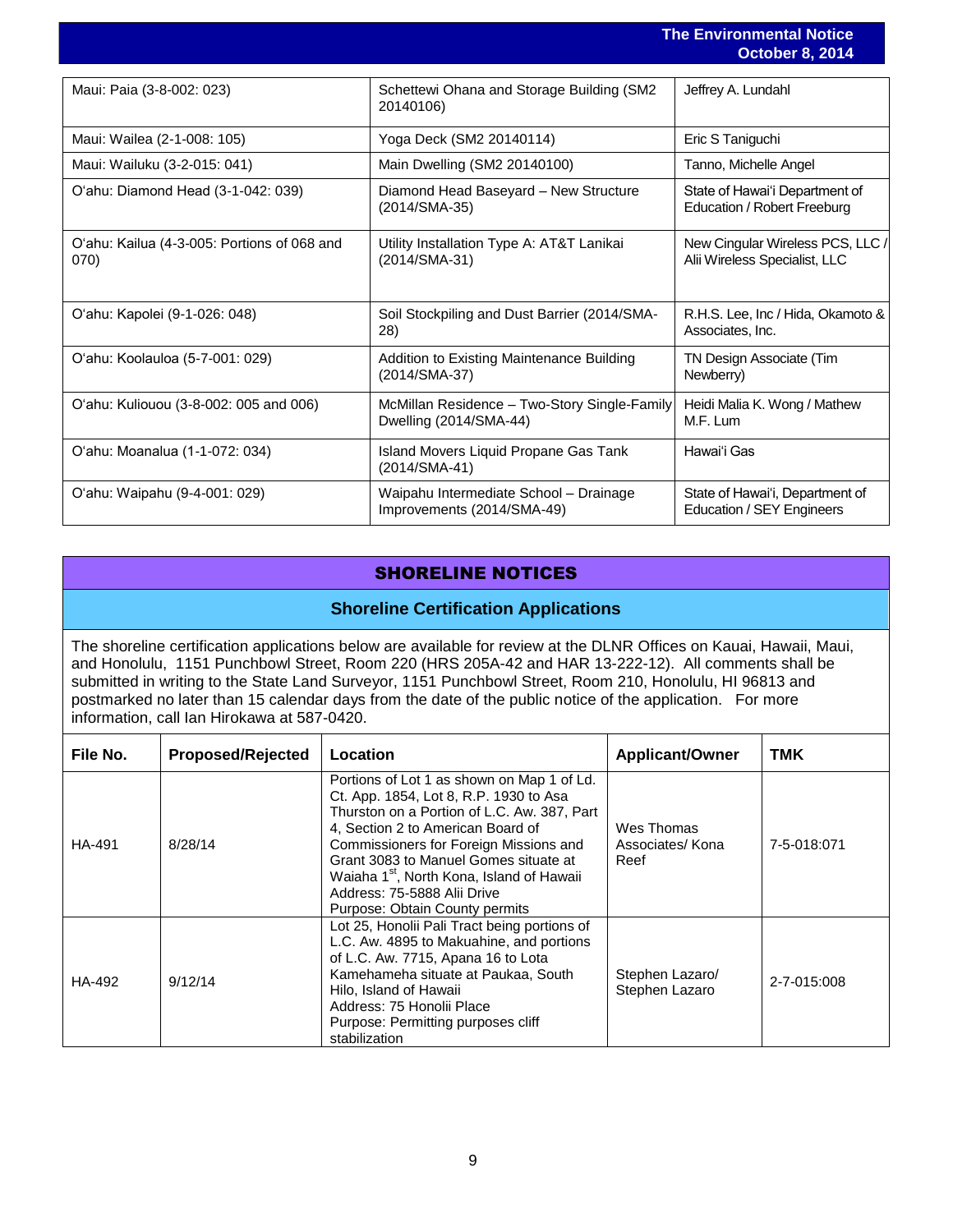|         | <b>The Environmental Notice</b><br><b>October 8, 2014</b> |                                                                                                                                                                                                                                                                                                                                                                         |                                                                                                             |                             |  |  |
|---------|-----------------------------------------------------------|-------------------------------------------------------------------------------------------------------------------------------------------------------------------------------------------------------------------------------------------------------------------------------------------------------------------------------------------------------------------------|-------------------------------------------------------------------------------------------------------------|-----------------------------|--|--|
|         |                                                           |                                                                                                                                                                                                                                                                                                                                                                         |                                                                                                             |                             |  |  |
| KA-391  | 9/12/14                                                   | Lot 109 Haena Hui Lands being a portion<br>of R.P. 3596, L.C. Aw. 10,613, Ap. 6 to A.<br>Paki situate at Haena, Halelea, Kauai<br>Address: Hui Road "L"<br>Purpose: Building permit                                                                                                                                                                                     | Honua Engineering,<br>Inc./ K. Robert<br>Watchous                                                           | 5-9-003:047                 |  |  |
| MA-589  | 9/5/14                                                    | Lot 23 of the Waiohuli-Keokea Beach Lots<br>Second Series (H.T.S. Plat 1071) (Grant<br>12,575 to Fumio & Betty Tsuji) situate at<br>Waiohuli-Keokea, Kula, Maui<br>Address: 1536 Halama Street<br>Purpose: New residential construction                                                                                                                                 | Alexander Macdonald<br>II & Augusta G.<br>Macdonald/<br>Alexander Macdonald<br>II & Augusta G.<br>Macdonald | 3-9-010:011                 |  |  |
| MA-590  | 9/8/14                                                    | Portion of Honoapiilani Highway Right-of-<br>Way (Olowalu-Pali Section) at<br>Ukumehame, Lahaina, Maui<br>Address: Honoapiilani Highway<br>Purpose: Determine shoreline setback                                                                                                                                                                                         | R.T. Tanaka<br>Engineers, Inc./ State<br>of Hawaii                                                          | 4-8-002:003 &<br>034 (por.) |  |  |
| MA-591  | 9/11/14                                                   | Lot 1 of the Michael Ruben Subdivision<br>being a portion of Grant 3343 to Claus<br>Spreckels situate at Spreckelsville,<br>Wailuku Commons, Maui<br>Address: 598 Spreckelsville Beach Road<br>Purpose: Building setback & other<br>permitting purposes                                                                                                                 | Newcomer-Lee Land<br>Surveyors, Inc./ Puka<br>Lani Kai LLC                                                  | 3-8-002:026                 |  |  |
| MA-592  | 9/16/14                                                   | Royal Kahana being all of Lot 2 and a<br>portion of Lot 1 of the Bechert Estate<br>Subdivision<br>Address: 4365 Lower Honoapiilani Road<br>Purpose: Setback purposes                                                                                                                                                                                                    | Arthur Valencia/<br>Royal Kahana AOAO                                                                       | 4-3-010:007                 |  |  |
| OA-1610 | 8/25/14                                                   | Parcel 14 Filled Land of Kaneohe Bay<br>Fronting Lot 90 Land Court Application 979<br>situate at Kahaluu, Koolaupoko, Oahu<br>Address: 47-123 Kamehameha Highway<br>Purpose: Building permit                                                                                                                                                                            | Walter P. Thompson,<br>Inc./ Beverly<br>Hoversland & David<br>Knox                                          | 4-7-019:078                 |  |  |
| OA-1611 | 9/10/14                                                   | Lot 3 of Ward Avenue Extension Kakaako<br>Improvement District 6 as shown on File<br>Plan 2351 portions of Royal Patent 4483,<br>Land Commission Award 7712, Apana 6,<br>Part 1 to M. Kekuanaoa (No V.<br>Kamamalu), The Former Sea Fishery of<br>Kukuluaeo situate at Kaakaukukui.<br>Honolulu, Oahu<br>Address: 1125 Ala Moana Boulevard<br>Purpose: Setback purposes | <b>Engineers Surveyors</b><br>Hawaii/ Hawaii<br>Community<br>Development<br>Association                     | 2-1-058:128<br>(por.)       |  |  |
| OA-1612 | 9/16/14                                                   | Lot 592 of Map 63 Land Court Application<br>1089 situate at Kamananui, Waialua, Oahu<br>Address: 67-397 Waialua Beach Road<br>Purpose: Building setback line                                                                                                                                                                                                            | Gil P. Bumanglag/<br>William Richard<br>Deuchar                                                             | 6-7-014:020                 |  |  |

## **Shoreline Certification and Rejections**

The shoreline notices below have been proposed for certification or rejection by DLNR (HRS 205A-42 and HAR 13- 222-26). Any person or agency who wants to appeal shall file a notice of appeal in writing with DLNR no later than 20 calendar days from the date of this public notice. Send the appeal to the Board of Land and Natural Resource, 1151 Punchbowl Street, Room 220, Honolulu, HI 96813.

| File No. | <b>Proposed/Rejected</b> | Location                                                                                                                                                                 | <b>Applicant/Owner</b>                    | <b>TMK</b>  |
|----------|--------------------------|--------------------------------------------------------------------------------------------------------------------------------------------------------------------------|-------------------------------------------|-------------|
| KA-384   | Rejection                | Lot 9 Wainiha Hui Land R.P. 7194 L.C. Aw.<br>11216 Ap. 5 to M. Kekauonohi situate at<br>Wainiha, Halelea, Kauai<br>Address: 7292 Alamoo Road<br>Purpose: Building permit | Honua Engineering,<br>Inc./ Nat Goldhaber | 5-8-008:046 |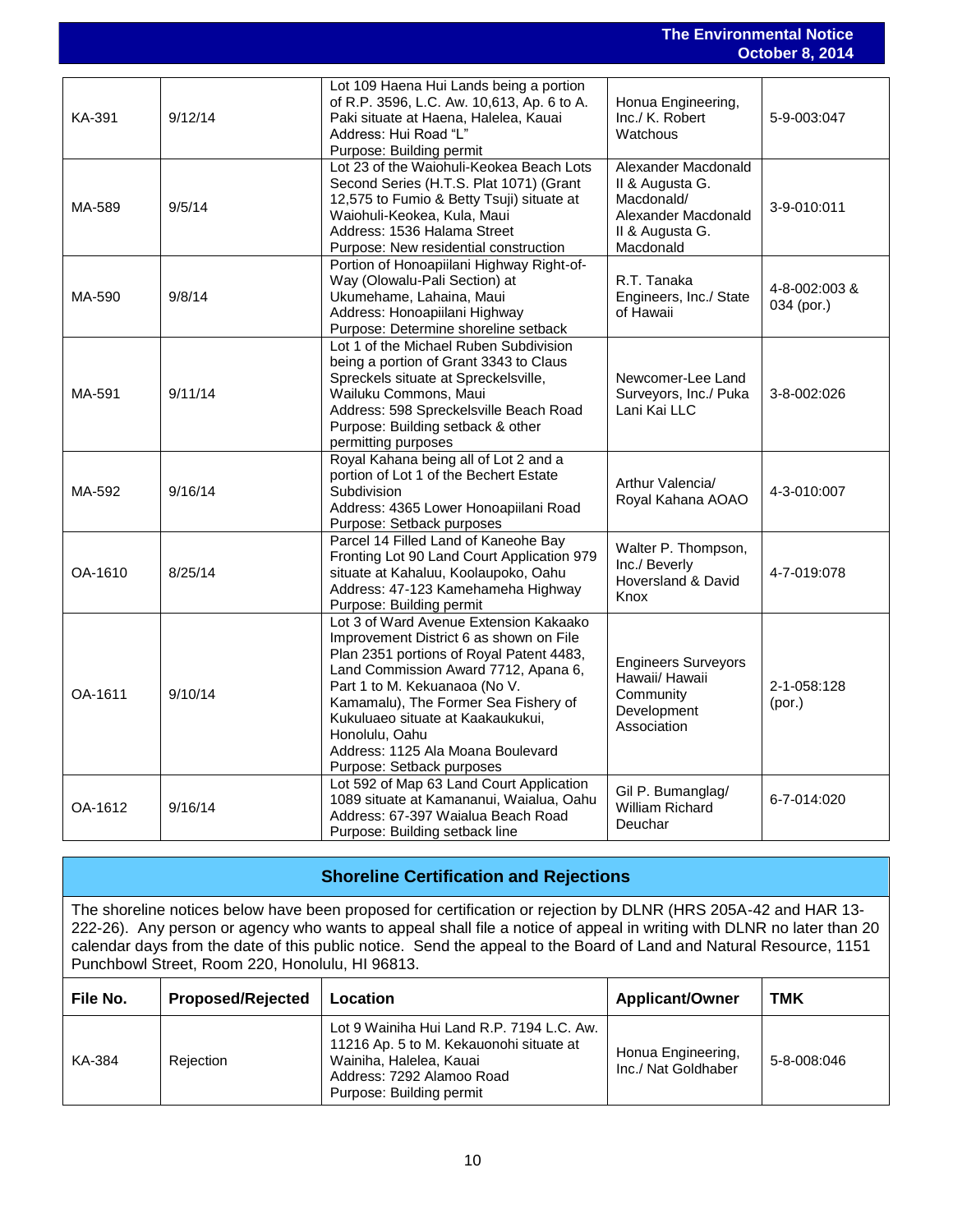|         |                                            |                                                                                                                                                                                                                                                                            | <b>The Environmental Notice</b><br><b>October 8, 2014</b>                                       |                               |  |
|---------|--------------------------------------------|----------------------------------------------------------------------------------------------------------------------------------------------------------------------------------------------------------------------------------------------------------------------------|-------------------------------------------------------------------------------------------------|-------------------------------|--|
| KA-386  | <b>Proposed Shoreline</b><br>Certification | Unit 2 "Hale O Noeau" being portion of<br>Allotment 49-A Moloaa Hui Land situate at<br>Aliomanu, Kauai<br>Address: Aliomanu Road<br>Purpose: Building permit                                                                                                               | Honua Engineering,<br>Inc./ Cadeddu-Duke<br><b>Family Trust</b>                                 | 4-9-004:015-002               |  |
| KA-390  | Proposed Shoreline<br>Certification        | Lot 2-B Land Court App. 956 situate at<br>Koloa, Kauai<br>Address: 2185 Hoone Road<br>Purpose: Building permit                                                                                                                                                             | Honua Engineering,<br>Inc./ Evan M. &<br>Cynthia M. Goldberg                                    | 2-8-017:021                   |  |
| MA-577  | <b>Proposed Shoreline</b><br>Certification | Lot 1-B-4 of Land Court Application 1846<br>situate at Papaanui, Honuaula, Makawao,<br>Maui<br>Address: 5000 Makena Road<br>Purpose: Planning for future use of parcel                                                                                                     | Warren S. Unemori<br>Engineering, Inc./<br><b>Mountain Seas</b><br>Development, Inc.            | 2-1-007:109                   |  |
| MA-578  | <b>Proposed Shoreline</b><br>Certification | Lots 2, 3, 4, 5 and portion of Lot 6 of Kihei<br>Beach Lots portions of Grant 3152 to<br>Henry Cornwell and R.P. 8140, L.C. Aw.<br>5230 to Keaweamahi situate at Pulehunui<br>& Waikapu, Kihei, Maui<br>Address: 145 North Kihei Road<br>Purpose: SMA application approval | ControlPoint<br>Surveying, Inc./<br>Association of<br>Apartment Owners of<br>Sugar Beach Resort | 3-8-013:014                   |  |
| MA-581  | Proposed Shoreline<br>Certification        | Portion of Grant 548 to J.Y. Kanehoa<br>situate at Paeahu, Honaula, Maui<br>Address: 3200 South Kihei Road<br>Purpose: N/A                                                                                                                                                 | Akamai Land<br>Surveying, Inc./<br><b>Thomas Weisel</b>                                         | 2-1-010:023                   |  |
| MA-585  | <b>Proposed Shoreline</b><br>Certification | Lot 38-A The Kuau Sunset Beach Lots<br>(File Plan 302) situate at Kuau,<br>Hamakuapoko, Makawao, Maui<br>Address: 35 Maile Place<br>Purpose: N/A                                                                                                                           | Steven E. Jackson/<br>Steven E. Jackson                                                         | 2-6-011:028                   |  |
| OA-1590 | <b>Proposed Shoreline</b><br>Certification | Lot 228 Land Court Application 828 situate<br>at Waialae-Iki, Honolulu, Oahu<br>Address: 5000 Kahala Avenue<br>Purpose: Building setback                                                                                                                                   | Walter P. Thompson,<br>Inc./ Kahala Hotel<br>Investors, LLC                                     | 3-5-023:039                   |  |
| OA-1594 | <b>Proposed Shoreline</b><br>Certification | Lots 10383, 10384, 10385 and 10386 as<br>shown on Land Court Application 1069,<br>Map 793 situate at Honouliuli, Ewa, Oahu<br>Address: 91-153 and 91-175 Kaimi Loop<br>Purpose: Satisfy ALTA survey criteria                                                               | Hawaii Land<br>Consultants/<br><b>Watumull Ethanol</b><br><b>LLC</b>                            | 9-1-026:046,<br>047, 048, 050 |  |
| OA-1595 | <b>Proposed Shoreline</b><br>Certification | Portion of Lots 3 and 4 of Paa Haa Lots<br>being a portion of Royal Patent 4498, Land<br>Commission Award 6175, Apana 1 to<br>Kamiha No Malaea situate at Waikiki,<br>Honolulu, Oahu<br>Address: 5415 and 5435 Kalanianaole<br>Highway<br>Purpose: Setback purposes        | Austin, Tsutsumi &<br>Associates, Inc./<br>Outrigger Canoe Club                                 | 3-6-003:004 &<br>005          |  |
| OA-1602 | Proposed Shoreline<br>Certification        | Lot 56 as shown on Map 1 of Land Court<br>Application 609 situate at Mokuleia,<br>Waialua, Oahu<br>Address: 68-287 Crozier Loop<br>Purpose: Building setback requirement                                                                                                   | Jaime F.<br>Alimboyoguen/<br>William Angel &<br><b>Michael Montgomery</b>                       | 6-8-005:018                   |  |